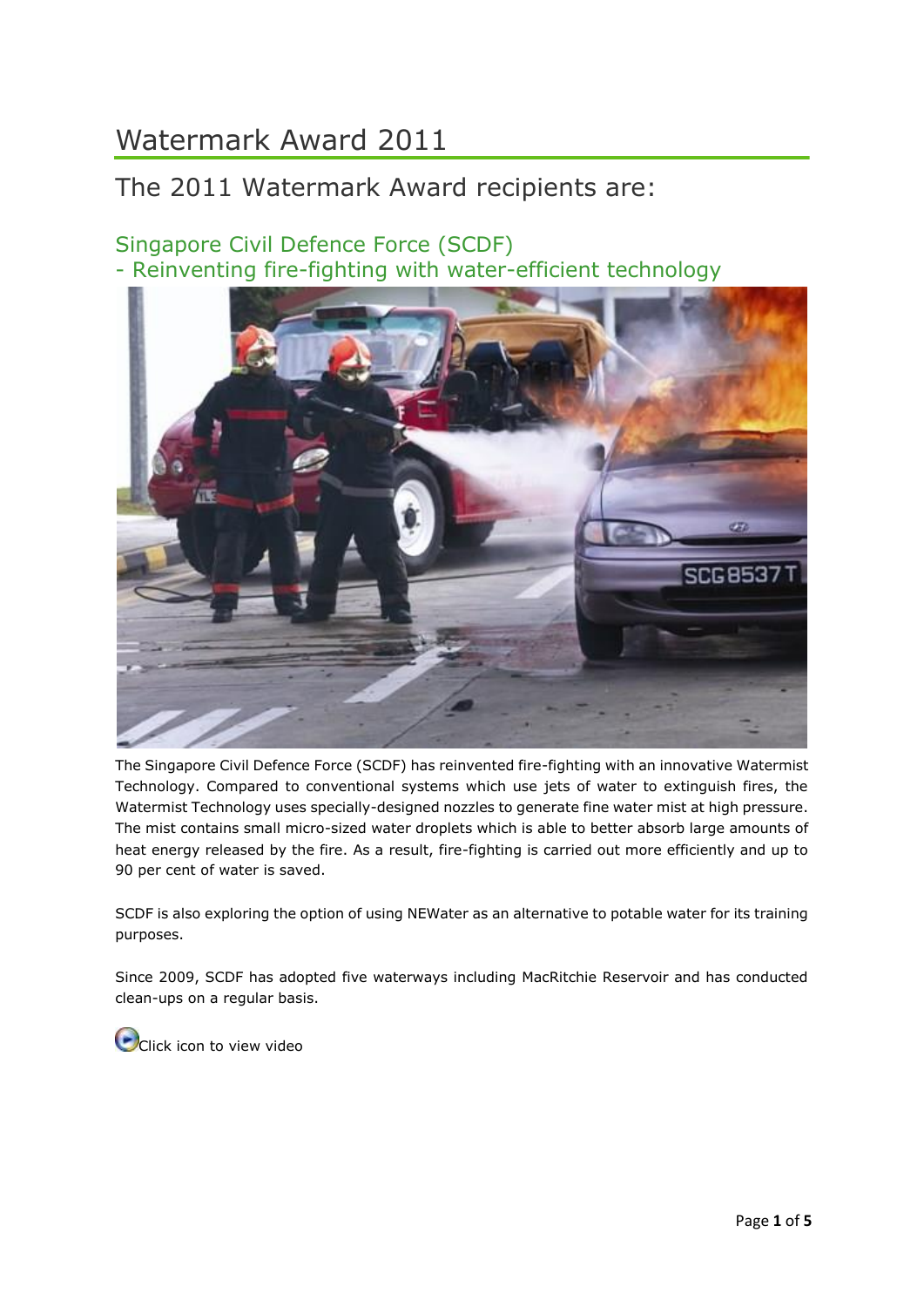#### Sony Electronics Asia Pacific - All Out for Water



Water is a key focus in Sony's corporate social responsibility programme and many of its water initiatives involve reaching out to the youths.

In 2010, Sony and its adopted charity, Darul Ihsan Orphanage, and Commonweatlh Secondary School (CSS) launched seven floating wetlands at the Pandan Reservoir.

This year, in celebration of World Water Day, over 300 participants comprising Sony staff members and students gathered at Pandan Reservoir to create miniature rain gardens. One large rain garden model is currently being displayed at the NEWater Visitor Centre while other miniature rain garden models have been donated to several schools for use as educational tools.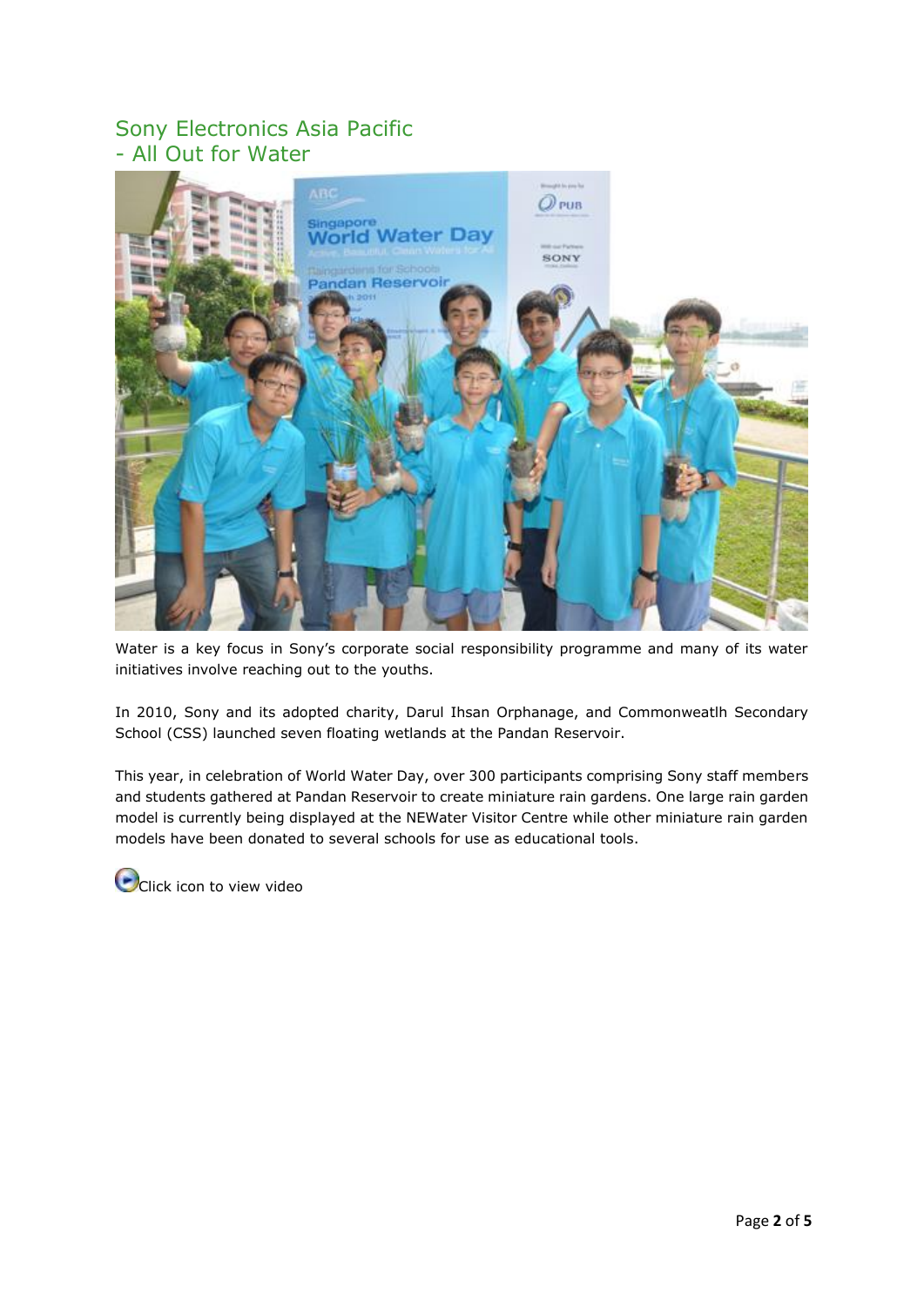### Bendemeer Primary School - Every effort counts in water conservation



An active water advocate, Bendemeer Primary School was awarded the 'Best Suggestion of the Year, Cluster South' by the Ministry of Education (MOE) for devising a cheaper way to save water. By using a 2-litre plastic bottle to displace water in flushing cisterns, the school has reduced the volume of water used per flush from 9 litres to 7 litres. Thanks to this simple water saving method, the school can save up to 8,000 litres of water a month.

Bendemeer Primary School also worked with the Kolam Ayer Citizens' Consultative Committee to conduct regular clean-ups at the school's adopted waterway, the Kallang River.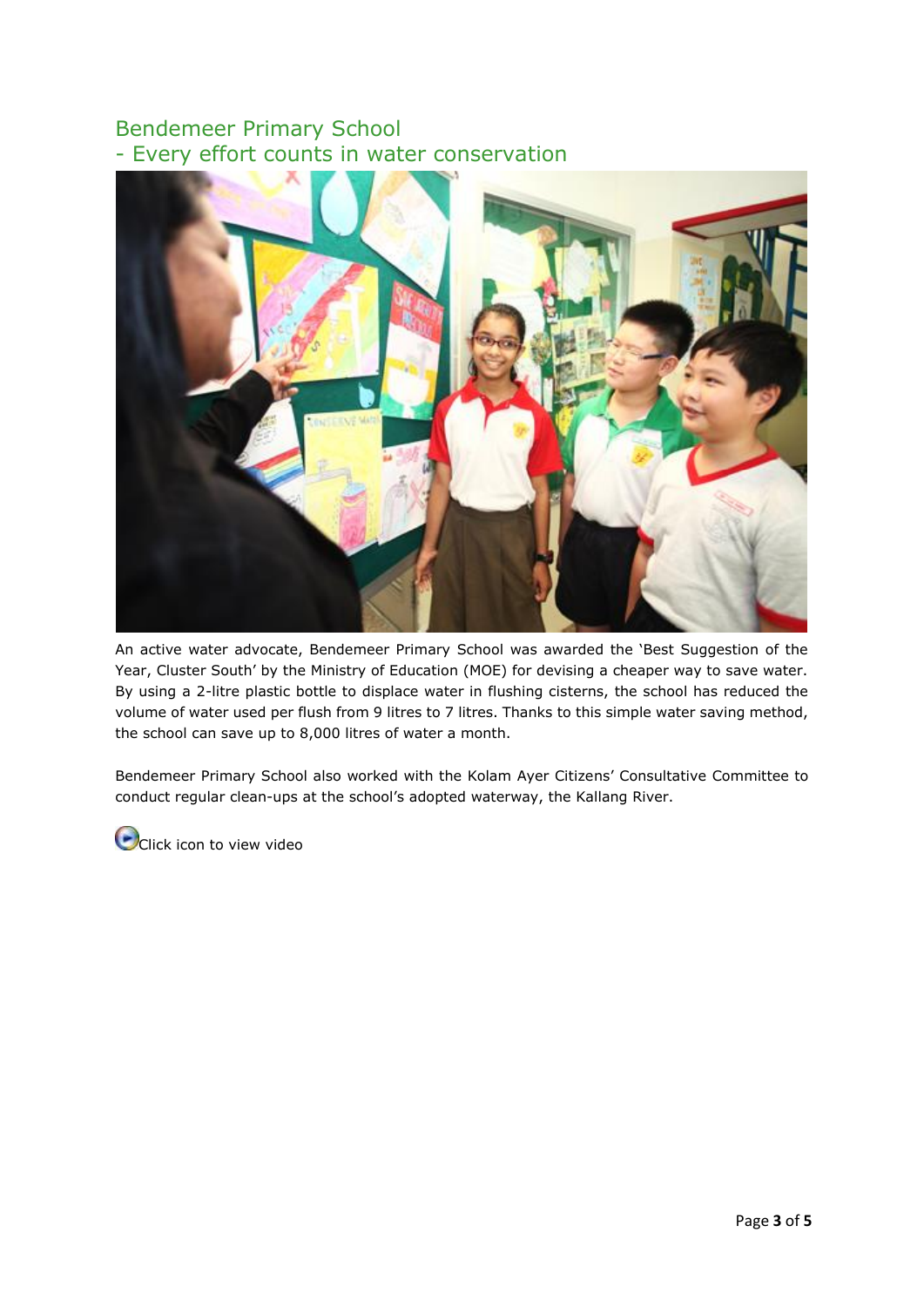# Fuhua Primary School

- Leadership commitment drives success in water conservation efforts



In 2009, Fuhua Primary constructed a wetland on campus to treat rainwater before channelling the water for use in the school's aquaponics system. Students and visitors alike have benefited from the wetland as it is often used as an educational showcase. Water champions from Fuhua Primary have also conducted workshops for kindergarten children on making miniature terrariums.

Last year, Fuhua Primary organised the "Project H2O" competition in collaboration with PUB. 22 primary schools participated, contributing water-themed games and exhibits to convey messages on the importance of conserving and sustaining water resources. The winning entries were showcased at the Primary School Water Festival hosted by Fuhua Primary which saw over 300 students from 23 primary schools.